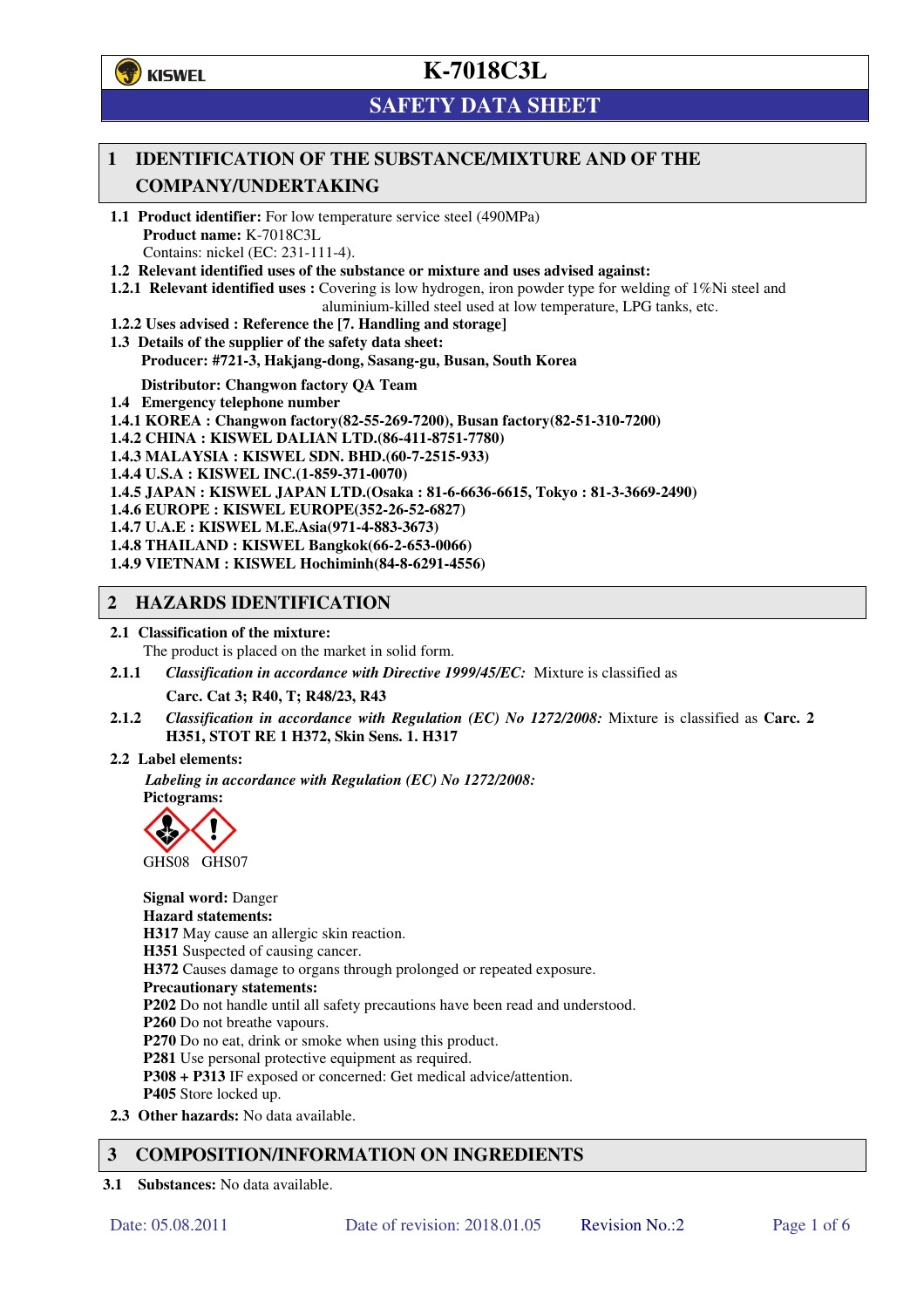# **K-7018C3L**

## **SAFETY DATA SHEET**

|                               |           |                                    | <b>Classification</b>                            |                                                                                                                                                                |                                 |                              |                                  |                          |
|-------------------------------|-----------|------------------------------------|--------------------------------------------------|----------------------------------------------------------------------------------------------------------------------------------------------------------------|---------------------------------|------------------------------|----------------------------------|--------------------------|
| Substance name                | EC No.    | Registr.<br>$\mathbf{n}\mathbf{o}$ | 67/548/EEC                                       | <b>Hazard Class</b><br>and<br>Category<br>Code(s)                                                                                                              | <b>Hazard</b><br>state-<br>ment | Pictogram/<br>Signal<br>word | Conc.<br>$(\%)$<br><b>Volume</b> | <b>Note</b>              |
| <sup>1</sup> Ferro Silicon    |           | ۰                                  | $\overline{\phantom{a}}$                         |                                                                                                                                                                | Ξ.                              |                              | $1.0 - 3.0$                      | $\blacksquare$           |
| <sup>1</sup> Calcium fluoride | 232-188-7 |                                    |                                                  |                                                                                                                                                                | $\overline{a}$                  |                              | $6.0 - 10.0$                     | $\overline{\phantom{a}}$ |
| $1$ Iron                      | 231-096-4 | ۰                                  |                                                  |                                                                                                                                                                |                                 |                              | $65.0 - 69.0$                    | $\blacksquare$           |
| <sup>1</sup> Limestone        | 215-279-6 | ۰                                  | ٠                                                |                                                                                                                                                                | ۰                               |                              | $11.0 - 15.0$                    | ٠                        |
| $1,2$ Manganese               | 231-105-1 |                                    |                                                  |                                                                                                                                                                |                                 | ۰                            | $0.1 - 1.0$                      | $\blacksquare$           |
| $1,2$ Mica                    |           | ۰                                  |                                                  |                                                                                                                                                                |                                 |                              | $1.0 - 3.0$                      | ٠                        |
| Nickel                        | 231-111-4 |                                    | Toxic<br>Carc. Cat 3;<br>R40<br>T: R48/23<br>R43 | Carcinogenicity<br>Carc. 2<br>Specific target<br>organ toxicity -<br>repeated exposure<br><b>STOT RE1</b><br>Respiratory/skin<br>sensitisation<br>Skin Sens. 1 | H351<br>H372<br>H317            | Danger                       | $0.1 - 1.0$                      | S, 7                     |
| <sup>1</sup> Titanium dioxide | 236-675-5 |                                    |                                                  |                                                                                                                                                                |                                 |                              | $1.0 - 3.0$                      | $\blacksquare$           |
| <sup>1</sup> Sodium silicate  | 239-981-7 | ۰                                  |                                                  |                                                                                                                                                                |                                 |                              | $1.0 - 3.0$                      |                          |

#### **3.2 Mixtures:** The mixture contains dangerous substances:

<sup>1</sup>Substance is not classified in terms of Regulation (EC) No. 1272/2008 Annex VI.

<sup>2</sup>Substance with workplace exposure limits.

Note S: This substance may not require a label according to Article 17 (see section 1.3 of Annex I) (Table 3.1). This substance may not require a label according to Article 23 of Directive 67/548/EEC (see section 8 of Annex VI to that Directive) (Table 3.2).

Note 7: Alloys containing nickel are classified for skin sensitisation when the release rate of 0,5 µg Ni/cm2/week, as measured by the European Standard reference test method EN 1811, is exceeded.

\* See all the hazard statements in chapter 16.

## **4 FIRST AID MEASURES**

**4.1 Description of first aid measures:** 

**In case of respiratory exposure**: Remove to fresh air and keep at rest. If breathing is difficult or has stopped, administer artificial respiration as necessary. Seek medical attention.

**In case of skin contamination**: Wash contaminated area thoroughly with soap and water. Remove and wash contaminated clothing. If a persistent rash or irritation occurs, seek medical attention.

 **In case of intrusion into eye**: Immediately flush eyes with large amounts of running water for at least 15 minutes, lifting the upper and lower eyelids. Get medical attention.

**In case of oral intake**: Ingestion is considered unlikely due to product form. However, if swallowed do not induce vomiting. Seek medical attention. Advice to doctor: treat symptomatically.

- **4.2 Most important symptoms and effects, both acute and delayed:** No data available.
- **4.3 Indication of any immediate medical attention and special treatment needed:** No data available.

#### **5 FIREFIGHTING MEASURES**

**5.1 Extinguishing media:** 

**Suitable extinguishing media:** Carbon dioxide, dry chemical, water spray. Use extinguishing media appropriate for surrounding fire.

**Unsuitable extinguishing media:** No data available.

**5.2 Special hazards arising from the substance or mixture:** Fire may produce irritating or poisonous gases.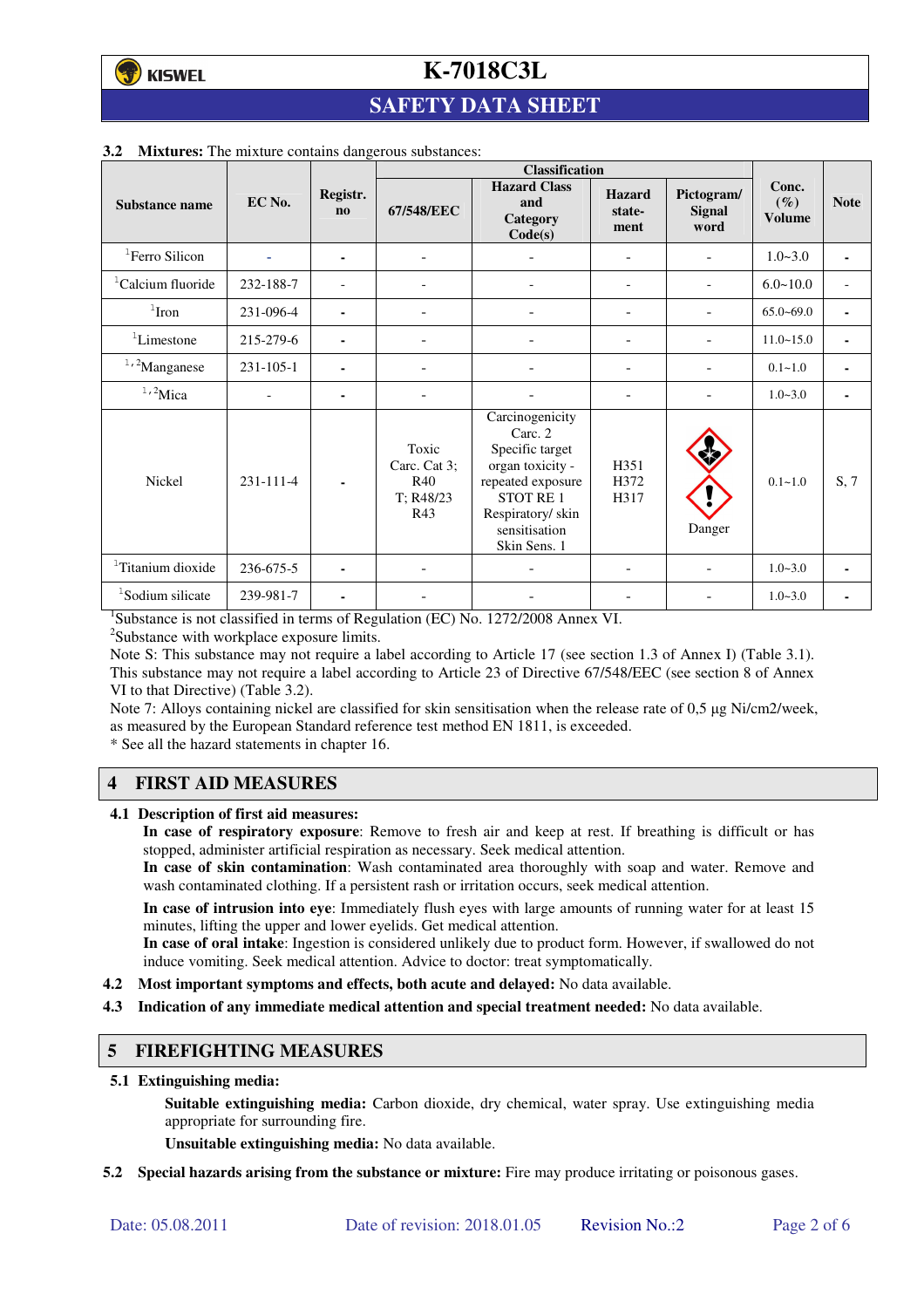

# **K-7018C3L**

**SAFETY DATA SHEET** 

**5.3 Advice for firefighters:** In the event of a fire, wear self-contained breathing apparatus and protective clothing.

## **6 ACCIDENTAL RELEASE MEASURES**

**6.1 Personal precautions, protective equipment and emergency procedures:** 

**For non-emergency personnel:** Wear appropriate personal protective equipment as specified in Section 8. Ensure adequate ventilation**.** 

**For emergency responders:** No data available.

**6.2 Environmental precautions:** Avoid dispersal of spilled material and contact with soil, ground and surface water, drains and sewers.

**Methods and material for containment and cleaning up:** Take up mechanically. Collect the material in labeled containers and dispose of according to local and regional authority requirements.

**6.3 Reference to other sections:** See Section 7 for information on safe handling. See Section 8 for information on personal protection equipment. See Section 13 for disposal information.

## **7 HANDLING AND STORAGE**

- **7.1 Precautions for safe handling:** Welding may produce fumes and gases hazardous to health. Avoid breathing these fumes and gases. Use adequate ventilation. Keep away from sources of ignition. Avoid contact with skin, eyes and clothing. Do not eat, drink and smoke in work areas.
- **7.2 Conditions for safe storage, including any incompatibilities**: Store in cool, dry and well-ventilated place. Keep away from incompatible materials. Keep away from heat and open flame.
- **7.3 Specific end use(s):** No data available.

### **8 EXPOSURE CONTROLS/PERSONAL PROTECTION**

**8.1 Control parameters:** Exposure limits were not established for this product.

Workplace exposure limits for substances contained in the mixture are listed in *EH40/2005* Workplace exposure limits:

|                             | <b>CAS</b> number | Workplace exposure limit                                        |                   |                                                                                  |                   |                 |  |
|-----------------------------|-------------------|-----------------------------------------------------------------|-------------------|----------------------------------------------------------------------------------|-------------------|-----------------|--|
|                             |                   | Long-term<br>exposure limit<br>(8-hour TWA<br>reference period) |                   | <b>Short-term exposure</b><br>limit<br>$(15\text{-minute})$<br>reference period) |                   | <b>Comments</b> |  |
| <b>Substance</b>            |                   |                                                                 |                   |                                                                                  |                   |                 |  |
|                             |                   |                                                                 |                   |                                                                                  |                   |                 |  |
|                             |                   |                                                                 |                   |                                                                                  |                   |                 |  |
|                             |                   | ppm                                                             | mg.m <sup>3</sup> | ppm                                                                              | mg.m <sup>3</sup> |                 |  |
| Chromium                    | 7440-47-3         |                                                                 | 0.5               |                                                                                  |                   |                 |  |
| Limestone/Calcium carbonate | 1317-65-3         |                                                                 |                   |                                                                                  |                   |                 |  |
| Total inhalable             |                   |                                                                 | 10                |                                                                                  |                   |                 |  |
| Respirable                  |                   |                                                                 | 4                 |                                                                                  |                   |                 |  |
| Manganese and its inorganic |                   |                                                                 |                   |                                                                                  |                   |                 |  |
| compounds (as Mn)           |                   |                                                                 | 0.5               |                                                                                  |                   |                 |  |
| Mica                        | 12001-26-2        |                                                                 |                   |                                                                                  |                   |                 |  |
| Total inhalable             |                   |                                                                 | 10                |                                                                                  |                   |                 |  |
| Respirable                  |                   |                                                                 | 0.8               |                                                                                  |                   |                 |  |
| Titanium dioxide            | 13463-67-7        |                                                                 |                   |                                                                                  |                   |                 |  |
| Total inhalable             |                   |                                                                 | 10                |                                                                                  |                   |                 |  |
| Resirable                   |                   |                                                                 | 4                 | $\overline{\phantom{a}}$                                                         |                   |                 |  |
| Iron oxide, fume (as Fe)    | 1309-37-1         |                                                                 | 5                 |                                                                                  | 10                |                 |  |

\*A skin notation assigned to the OEL identifies the possibility of significant uptake through the skin.

- **8.2 Exposure controls:** Do not eat, drink and smoke. Immediately remove all contaminated clothing. Wash hands before breaks and at the end of work.
- **8.2.1 Appropriate engineering controls:** Use local exhaust ventilation during all welding operations.

**8.2.2 Individual protection measures, such as personal protective equipment:**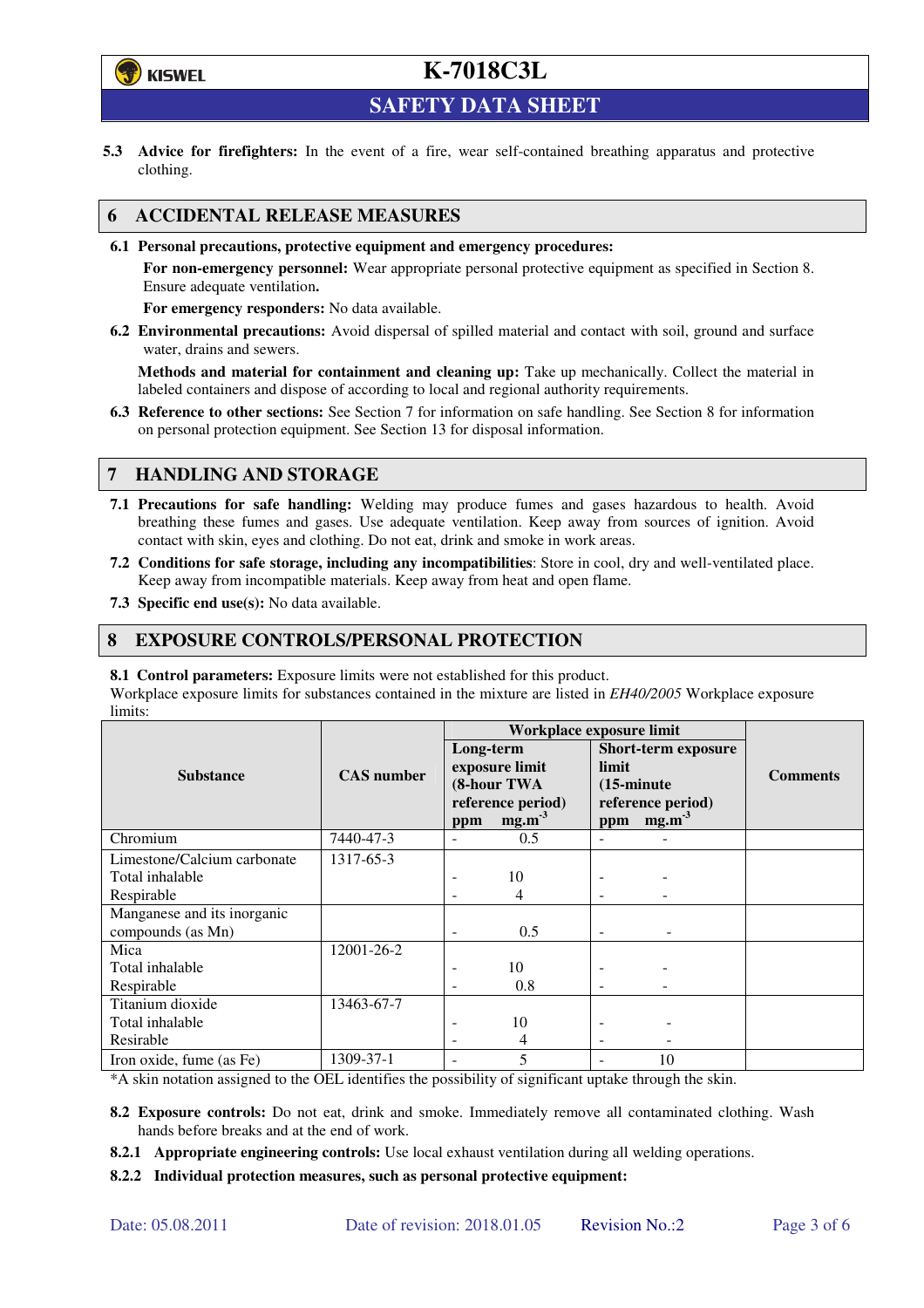

# **K-7018C3L**

**SAFETY DATA SHEET** 

**8.2.2.1 Eye/face protection:** Always wear eye protection during welding operations, helmet and/or face shield with filter lens.

#### **8.2.2.2 Skin protection:**

**Hand protection:** Wear appropriate protective (welding) gloves during welding. **Other:** Wear appropriate protective clothing and boots.

- **8.2.2.3 Respiratory protection:** If ventilation is insufficient, use appropriate respirator or self-contained breathing apparatus.
- **8.2.2.4 Thermal hazards:** No data available.
- **8.2.3 Environmental exposure controls:** Do not allow to enter sewers, surface and ground water.

## **9 PHYSICAL AND CHEMICAL PROPERTIES**

## **9.1 Information on basic physical and chemical properties:**

| 2.1 - 111101 matron on basic physical and chemical properties. |                              |
|----------------------------------------------------------------|------------------------------|
| Appearance:                                                    | solid (metal rod)            |
| Odour:                                                         |                              |
| <b>Odour threshold:</b>                                        |                              |
| pH:                                                            | ۰                            |
| <b>Melting point/freezing point:</b>                           | ۰                            |
| Initial boiling point and boiling range:                       | $\qquad \qquad \blacksquare$ |
| <b>Flash point:</b>                                            | ٠                            |
| <b>Evaporation rate:</b>                                       | $\overline{a}$               |
| Flammability (solid, gas):                                     | ٠                            |
| <b>Upper/lower flammability or explosive limits:</b>           | $\overline{\phantom{a}}$     |
| Vapour pressure:                                               | $\overline{\phantom{a}}$     |
| Vapour density:                                                | ٠                            |
| <b>Relative density:</b>                                       |                              |
| Solubility(ies):                                               |                              |
| Partition coefficient: n-octanol/water:                        | $\qquad \qquad \blacksquare$ |
| <b>Auto-ignition temperature:</b>                              | ۰                            |
| <b>Decomposition temperature:</b>                              | ٠                            |
| <b>Viscosity:</b>                                              |                              |
| <b>Explosive properties:</b>                                   | ٠                            |
| <b>Oxidising properties:</b>                                   | $\qquad \qquad -$            |

**9.2 Other information:** No data available.

### **10 STABILITY AND REACTIVITY**

**10.1 Reactivity:** No data available.

- **10.2 Chemical stability:** The product is stable under normal conditions. When using it may produce dangerous fumes and gases.
- **10.3 Possibility of hazardous reactions:** No data available.
- **10.4 Conditions to avoid:** Avoid contact with incompatible materials.
- **10.5 Incompatible materials:** Acids, bases, oxidizing agents.
- **10.6 Hazardous decomposition products:** Metal oxide fumes and gases are produced during welding.

## **11 TOXICOLOGICAL INFORMATION**

#### **11.1 Information on toxicological effects:**

The mixture may cause an allergic skin reaction. It is suspected of causing cancer. It causes damage to organs through prolonged or repeated exposure.

## **12 ECOLOGICAL INFORMATION**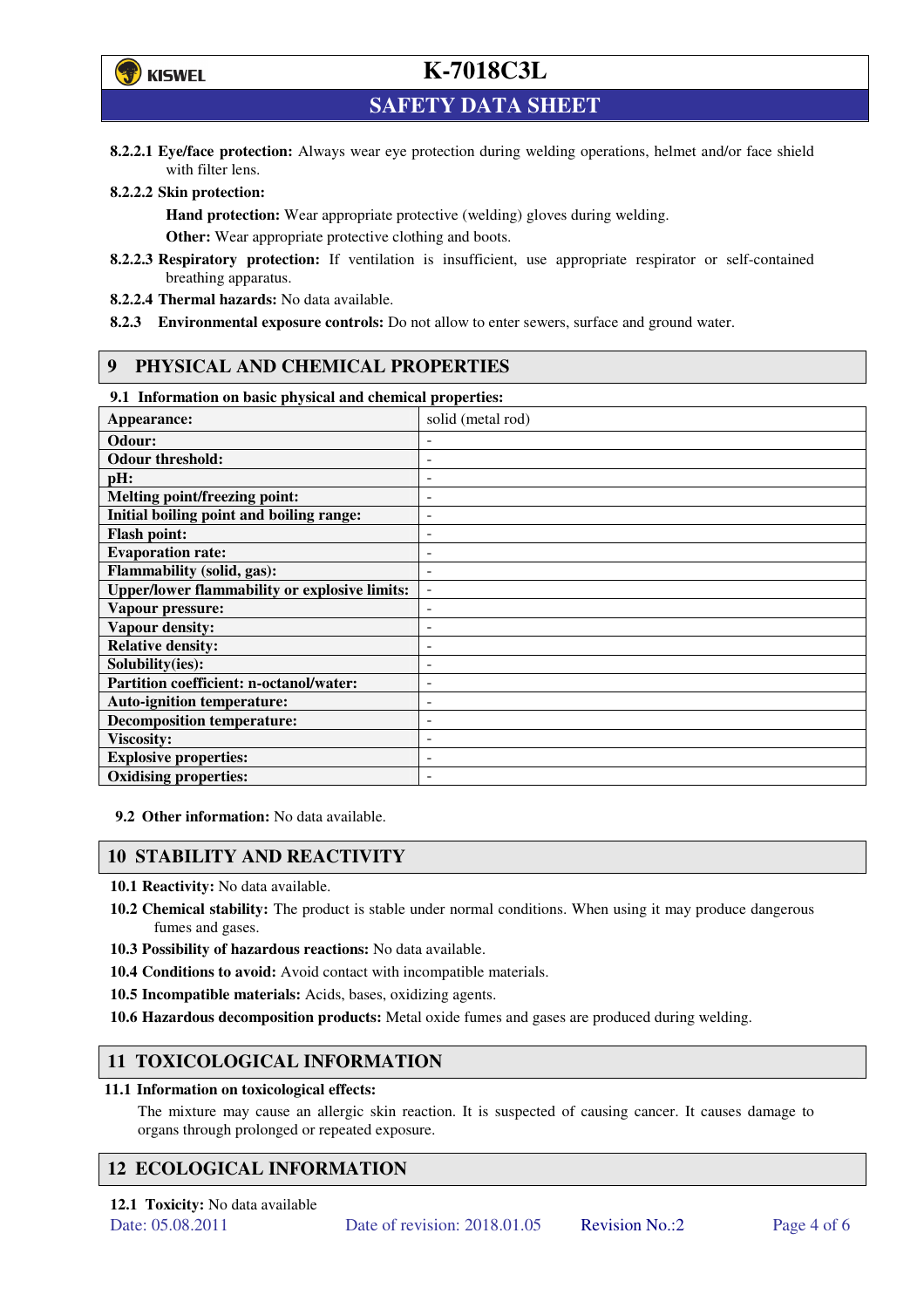

 $\overline{a}$ 

**K-7018C3L**

## **SAFETY DATA SHEET**

- **12.2 Persistence and degradability:** No data available.
- **12.3 Bioaccumulative potential:** No data available.
- **12.4 Mobility in soil:** No data available.
- **12.5 Results of PBT and vPvB assessment:** No data available.
- **12.6 Other adverse effects:** No data available.

### **13 DISPOSAL CONSIDERATIONS**

**13.1 Waste treatment methods:** Dispose off in accordance with local and national regulations.

### **14 TRANSPORT INFORMATION**

**14.1 ADR/RID/ADN:** The mixture is not subject to international regulations on transport of dangerous goods.

| UN number:                            | - |
|---------------------------------------|---|
| UN proper shipping name:              | - |
| Transport hazard class(es):           | - |
| <b>Packing group:</b>                 | - |
| <b>Environmental hazards:</b>         | - |
| <b>Special precautions for user:</b>  | - |
| <b>Transport in bulk according to</b> |   |
| Annex II of MARPOL73/78 and the       | - |
| <b>IBC</b> Code:                      |   |

**14.2 IMDG:** The mixture is not subject to international regulations on transport of dangerous goods.

**14.3 ICAO/IATA:** The mixture is not subject to international regulations on transport of dangerous goods.

## **15 REGULATORY INFORMATION**

**15.1 Safety, health and environmental regulations/legislation specific for the substance or mixture:** There are restrictions for nickel under Title VIII of REACH Regulation.

Annex XVII to Regulation (EC) No 1907/2006 - Restrictions on the manufacture, placing on the market and use of certain dangerous substances, mixtures and articles:

Nickel CAS No 7440-02-0 EC No 231-111-4 and its compounds:

1. Shall not be used: (a) in any post assemblies which are inserted into pierced ears and other pierced parts of the human body unless the rate of nickel release from such post assemblies is less than  $0.2 \mu$ g/cm  $2$ /week (migration limit); (b) in articles intended to come into direct and prolonged contact with the skin such as: earrings, — necklaces, bracelets and chains, anklets, finger rings, — wrist-watch cases, watch straps and tighteners, — rivet buttons, tighteners, rivets, zippers and metal marks, when these are used in garments, if the rate of nickel release from the parts of these articles coming into direct and prolonged contact with the skin is greater than 0,5 µg/cm 2 / week. (c) in articles referred to in point (b) where these have a non-nickel coating unless such coating is sufficient to ensure that the rate of nickel release from those parts of such articles coming into direct and prolonged contact with the skin will not exceed 0,5 µg/cm 2 / week for a period of at least two years of normal use of the article.

2. Articles which are the subject of paragraph 1 shall not be placed on the market unless they conform to the requirements set out in that paragraph.

3. The standards adopted by the European Committee for Standardisation (CEN) shall be used as the test methods for demonstrating the conformity of articles to paragraphs 1 and 2.

Corrigendum to Regulation (EC) No 1907/2006 of the European Parliament and of the Council of 18 December 2006 concerning the Registration, Evaluation, Authorization and Restriction of Chemicals (REACH), establishing a European Chemicals Agency, amending Directive 1999/45/EC and repealing Council Regulation (EEC) No 793/93 and Commission Regulation (EC) No 1488/94 as well as Council Directive 76/769/EEC and Commission Directives 91/155/EEC, 93/67/EEC, 93/105/EC and 2000/21/EC (OJ L 396, 30.12.2006);